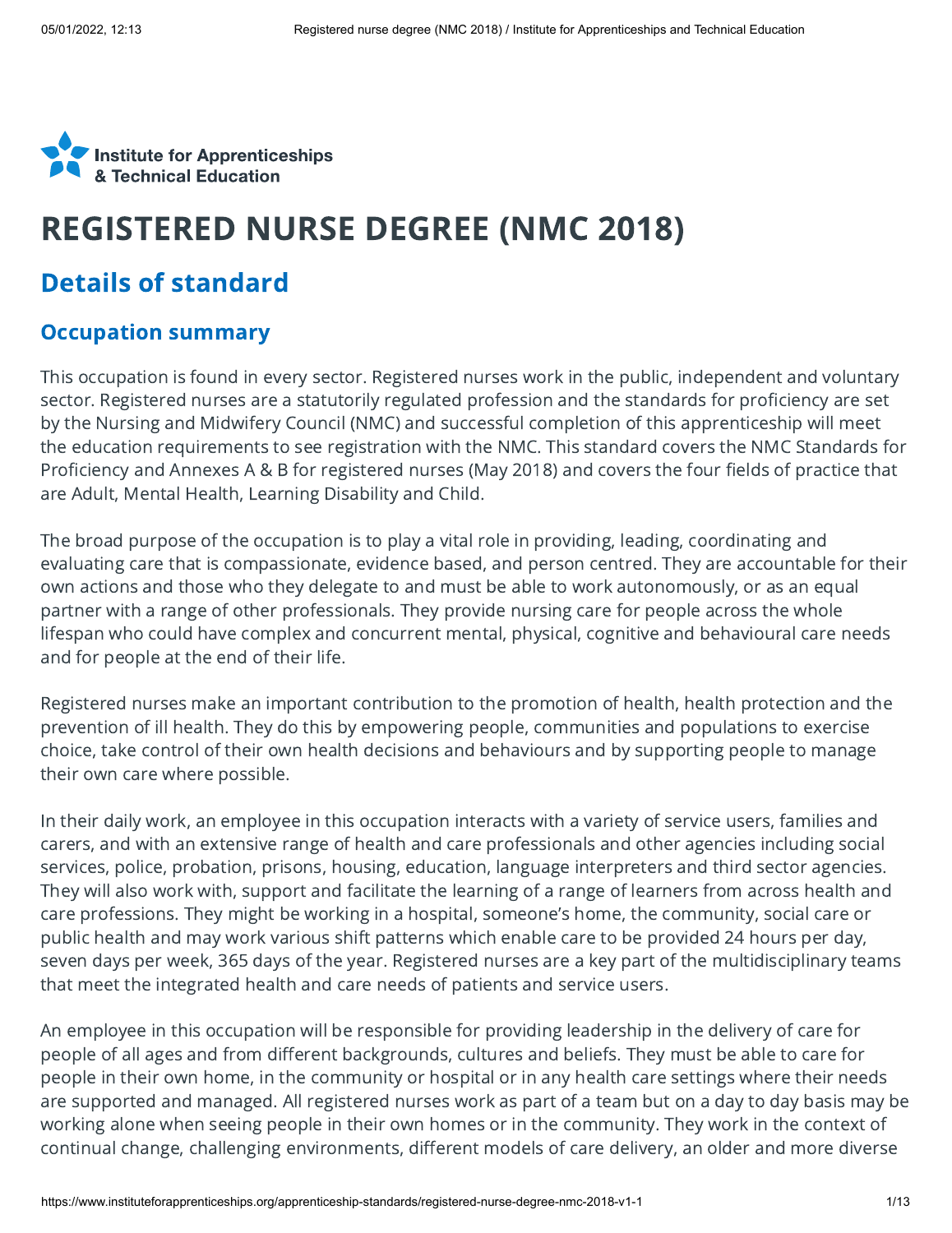population, innovation and rapidly evolving technologies. Increasing integration of health and social care services will require registered nurses to negotiate boundaries and play a proactive role in multidisciplinary teams. The confidence and ability to think critically, apply knowledge and skills and provide expert, evidence based, direct nursing care therefore lies at the centre of all registered nursing practice. In order to respond to the impact and demands of professional nursing practice, they must be emotionally intelligent and resilient individuals, able to manage their own personal health and wellbeing, and know when and how to access support.

Registered nurses may have responsibility for delegating work to other members of the nursing team and take accountability for the delegated activity.

### Typical job titles include:

|                                                                                                           | Registered nurse (adult) $ $ Registered nurse (child) $ $ |  |  |
|-----------------------------------------------------------------------------------------------------------|-----------------------------------------------------------|--|--|
| $\big $ Registered nurse (learning disability) $\big \big $ Registered nurse (mental health) $\big \big $ |                                                           |  |  |

#### Entry requirements

Prior to commencement apprentices will have their numeracy, literacy and digital skills assessed by the NMC Approved Education Institution to ensure the apprentice has the necessary skills at a minimum of Level 2 to meet the requirements of the programme.

# Occupation duties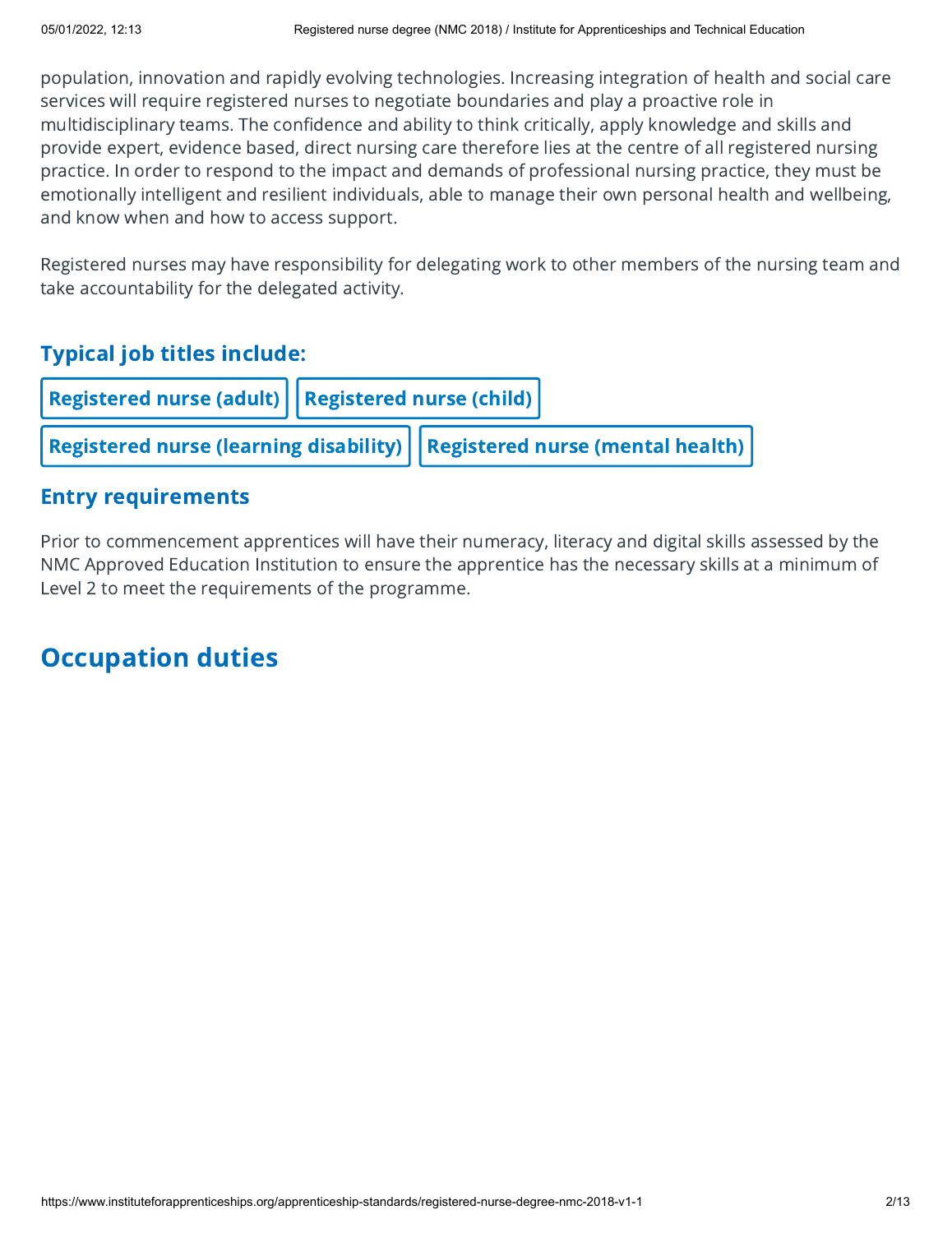| <b>DUTY</b>                                                                                                                      | <b>KSBS</b>                                            |  |
|----------------------------------------------------------------------------------------------------------------------------------|--------------------------------------------------------|--|
| <b>Duty 1</b> Be an accountable professional acting in the best<br>interests of people, putting them first and providing nursing | K1 K2 K3 K4 K5                                         |  |
| care that is person-centred, safe and compassionate.                                                                             | S1 S2 S3 S4 S5 S6                                      |  |
|                                                                                                                                  | <b>B1 B2 B3</b>                                        |  |
| <b>Duty 2</b> Communicate effectively, act as a role models for                                                                  | <b>K6 K7 K8</b>                                        |  |
| others and be accountable for their own actions                                                                                  | S7 S8 S9 S10 S11 S12 S13                               |  |
|                                                                                                                                  | <b>B1 B2 B3</b>                                        |  |
| <b>Duty 3</b> Promote health and prevent ill-health to improve and<br>maintain the mental, physical and behavioural health and   | K9 K10 K11 K12 K13                                     |  |
| well-being of people, families, communities and populations.                                                                     | S14 S15 S16 S17 S18 S19 S20 S21                        |  |
|                                                                                                                                  | <b>B1 B2 B3</b>                                        |  |
| <b>Duty 4</b> Assess individuals nursing care needs and plan care                                                                | K14 K15 K16 K17 K18 K19 K20 K21                        |  |
| using information obtained during assessments to identify<br>the priorities and requirements for person-centred and              | S22 S23 S24 S25 S26 S27 S28 S29                        |  |
| evidence-based nursing interventions and support                                                                                 | <b>B1 B2 B3</b>                                        |  |
| <b>Duty 5</b> Provide and evaluate nursing care to individuals and<br>groups taking the lead in providing evidence based,        | K22 K23 K24 K25 K26 K27 K28 K29 K30<br>K31 K32 K33 K34 |  |
| compassionate and safe nursing interventions                                                                                     | S30 S31 S32 S33 S34 S35 S36 S37 S38<br>S39 S40         |  |
|                                                                                                                                  | <b>B1 B2 B3</b>                                        |  |
| <b>Duty 6</b> Improve safety of care by assessing risks to safety or                                                             | K35 K36 K37 K38 K39 K40                                |  |
| experience and take appropriate action to manage those,<br>putting the best interests, needs and preferences of people           | S41 S42 S43 S44 S45                                    |  |
| first                                                                                                                            | <b>B1 B2 B3</b>                                        |  |
| <b>Duty 7</b> Improve quality of care by making a key contribution                                                               | K41 K42                                                |  |
| to the continuous monitoring and quality improvement of<br>care and treatment in order to enhance health outcomes                | S46 S47 S48                                            |  |
| and people's experience of nursing and related care.                                                                             | <b>B1 B2 B3</b>                                        |  |
| <b>Duty 8</b> Provide professional leadership in the coordination                                                                | K43 K44 K45 K46 K47 K48 K49 K50 K51                    |  |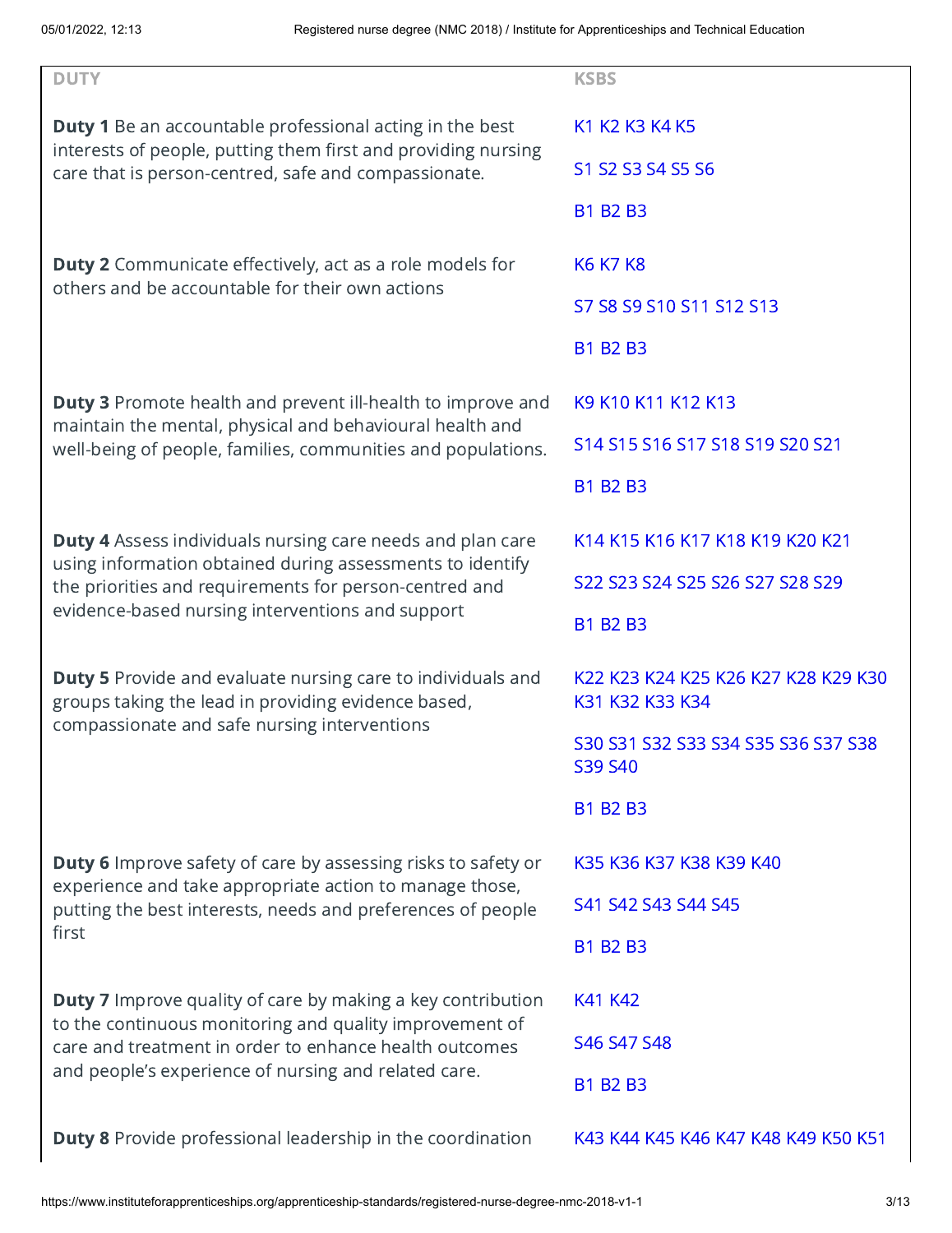# KSBs

#### Knowledge

K1: Understand the Code (2015): Professional standards of practice and behaviour for nurses and midwives and how to fulfil all registration requirements

K2: Understand the demands of professional practice and demonstrate how to recognise signs of vulnerability in themselves or their colleagues and the action required to minimise risks to health

K3: Understand the professional responsibility to adopt a healthy lifestyle to maintain the level of personal fitness and wellbeing required to meet people's needs for mental and physical care

K4: Understand research methods, ethics and governance in order to critically analyse, safely use, share and apply research findings to promote and inform best nursing practice

K5: Understand the need to base all decisions regarding care and interventions on people's needs and preferences, recognising and addressing any personal and external factors that may unduly influence their decisions

K6: Understand and apply relevant legal, regulatory and governance requirements, policies, and ethical frameworks, including any mandatory reporting duties, to all areas of practice, differentiating where appropriate between the devolved legislatures of the United Kingdom

K7: Understand the principles of courage, transparency and the professional duty of candour

K8: Understand how discriminatory behaviour is exhibited

K9: Understand the aims and principles of health promotion, protection and improvement and the prevention of ill health when engaging with people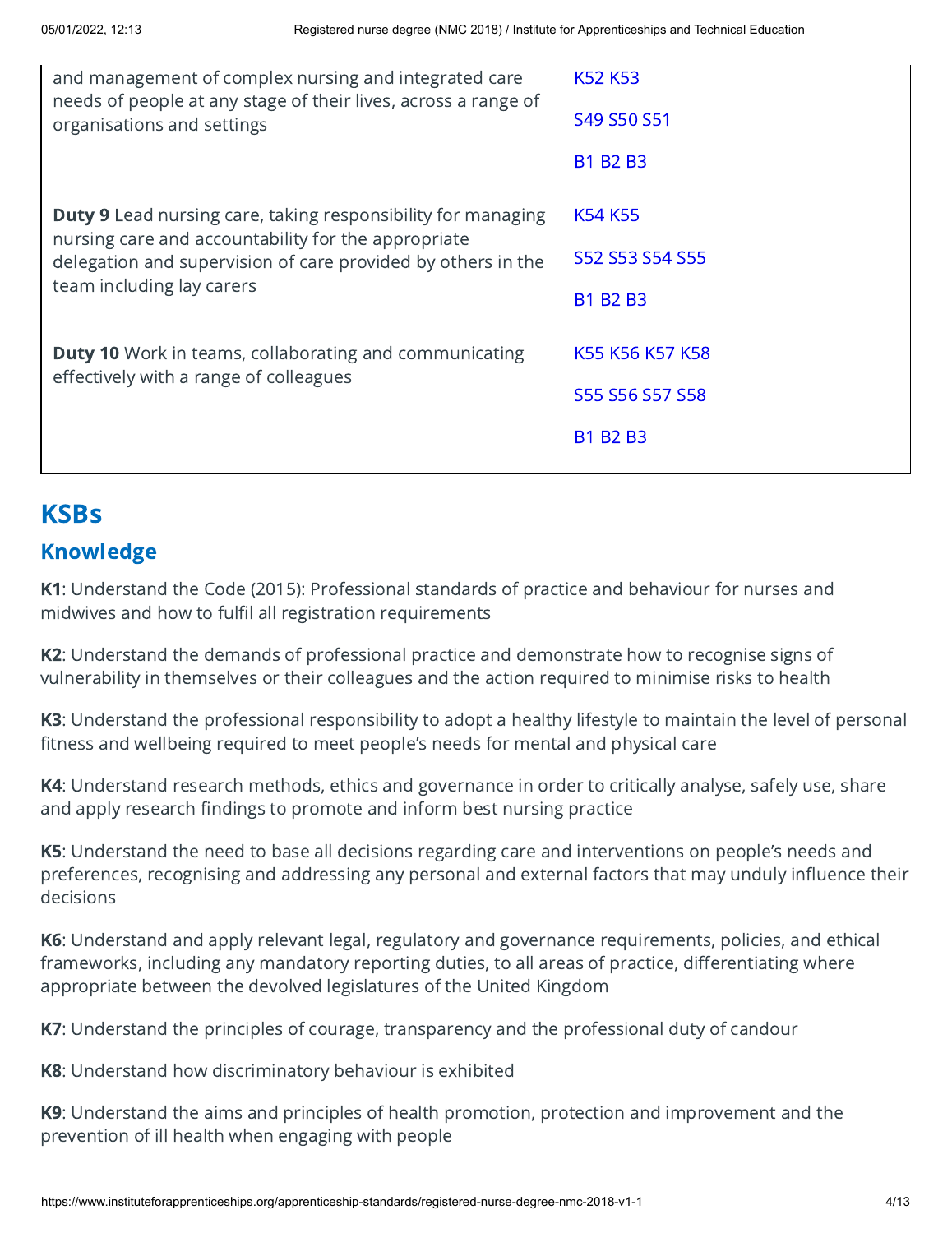K10: Understand epidemiology, demography, genomics and the wider determinants of health, illness and wellbeing and apply this to an understanding of global patterns of health and wellbeing outcomes

K11: Understand the factors that may lead to inequalities in health outcomes

K12: Understand the importance of early years and childhood experiences and the possible impact on life choices, mental, physical and behavioural health and wellbeing

K13: Understand the contribution of social influences, health literacy, individual circumstances, behaviours and lifestyle choices to mental, physical and behavioural health outcomes

K14: Apply knowledge of human development from conception to death when undertaking full and accurate person-centred nursing assessments and developing appropriate care plans

K15: Apply knowledge of body systems and homeostasis, human anatomy and physiology, biology, genomics, pharmacology and social and behavioural sciences when undertaking full and accurate personcentred nursing assessments and developing appropriate care plans

K16: Apply knowledge of all commonly encountered mental, physical, behavioural and cognitive health conditions, medication usage and treatments when undertaking full and accurate assessments of nursing care needs and when developing, prioritising and reviewing person centred care plan

K17: Understand and apply a person-centred approach to nursing care, demonstrating shared assessment, planning, decision making and goal setting when working with people, their families, communities and populations of all ages

K18: Understand and apply the principles and processes for making reasonable adjustments

K19: Understand and apply the relevant laws about mental capacity for the country in which you are practising when making decisions in relation to people who do not have capacity

K20: Understand co-morbidities and the demands of meeting people's complex nursing and social care needs when prioritising care plans

K21: Know when and how to refer people safely to other professionals or services for clinical intervention or support

K22: Understand what is important to people and how to use this knowledge to ensure their needs for safety, dignity, privacy, comfort and sleep can be met, acting as a role model for others in providing evidence based person-centred care

K23: Know and understand how to support people with commonly encountered mental health, behavioural, cognitive and learning challenges, and act as a role model for others in providing high quality nursing interventions to meet people's needs

K24: Know and understand how to support people with commonly encountered physical health conditions, their medication usage and treatments, and act as a role model for others in providing high quality nursing interventions when meeting people's needs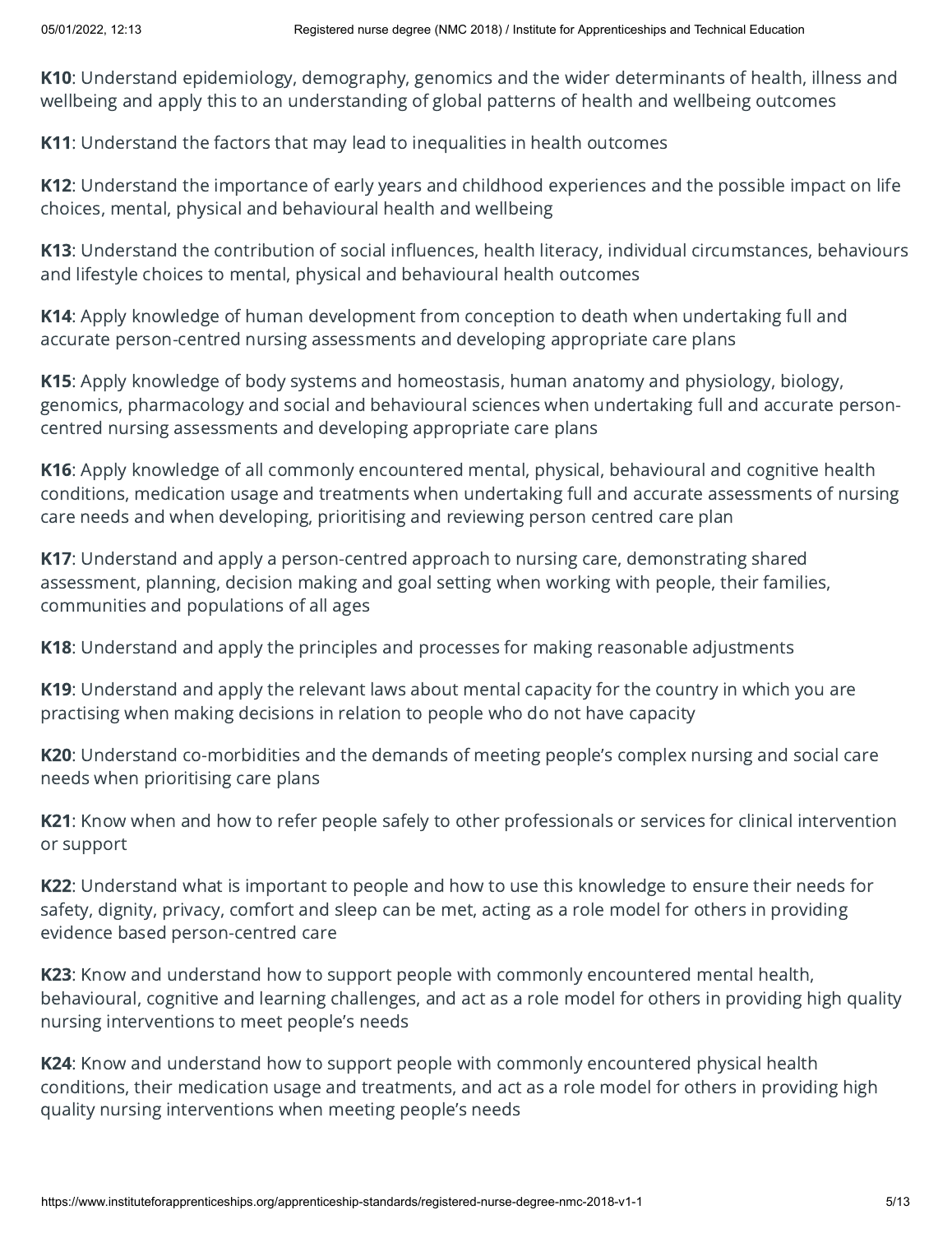K25: Know how to act as a role model for others in providing evidence-based nursing care to meet people's needs related to nutrition, hydration and bladder and bowel health

K26: Know how to act as a role model for others in providing evidence-based, person-centred nursing care to meet people's needs related to mobility, hygiene, oral care, wound care and skin integrity

K27: Know how to identify and initiate appropriate interventions to support people with commonly encountered symptoms including anxiety, confusion, discomfort and pain

K28: Understand what is important to people and their families when providing evidence-based personcentred nursing care at end of life including the care of people who are dying, families, the deceased and the bereaved

K29: Know the signs of deterioration or distress in mental, physical, cognitive and behavioural health and use this knowledge to make sound clinical decisions

K30: Understand how to initiate and evaluate appropriate interventions to support people who show signs of self-harm and/or suicidal ideation

K31: Understand the principles of safe and effective administration and optimisation of medicines in accordance with local and national policies and demonstrate proficiency and accuracy when calculating dosages of prescribed medicines

K32: Understand the principles of pharmacology and recognise the effects of medicines, allergies, drug sensitivities, side effects, contraindications, incompatibilities, adverse reactions, prescribing errors and the impact of polypharmacy and over the counter medication usage

K33: Know and understand how prescriptions can be generated, the role of generic, unlicensed, and offlabel prescribing and an understanding of the potential risks associated with these approaches to prescribing

K34: Apply knowledge of pharmacology to the care of people, demonstrating the ability to progress to a prescribing qualification following registration

K35: Understand the principles of health and safety legislation and regulations

K36: Understand the relationship between safe staffing levels, appropriate skill mix, safety and quality of care

K37: Understand how to identify, report and critically reflect on near misses, critical incidents, major incidents and serious adverse events in order to learn from them and influence their future practice

K38: Understand the differences between risk aversion and risk management and how to avoid compromising quality of care and health outcomes

K39: Understand and accept the need to accept and manage uncertainty, and demonstrate an understanding of strategies that develop resilience in self and others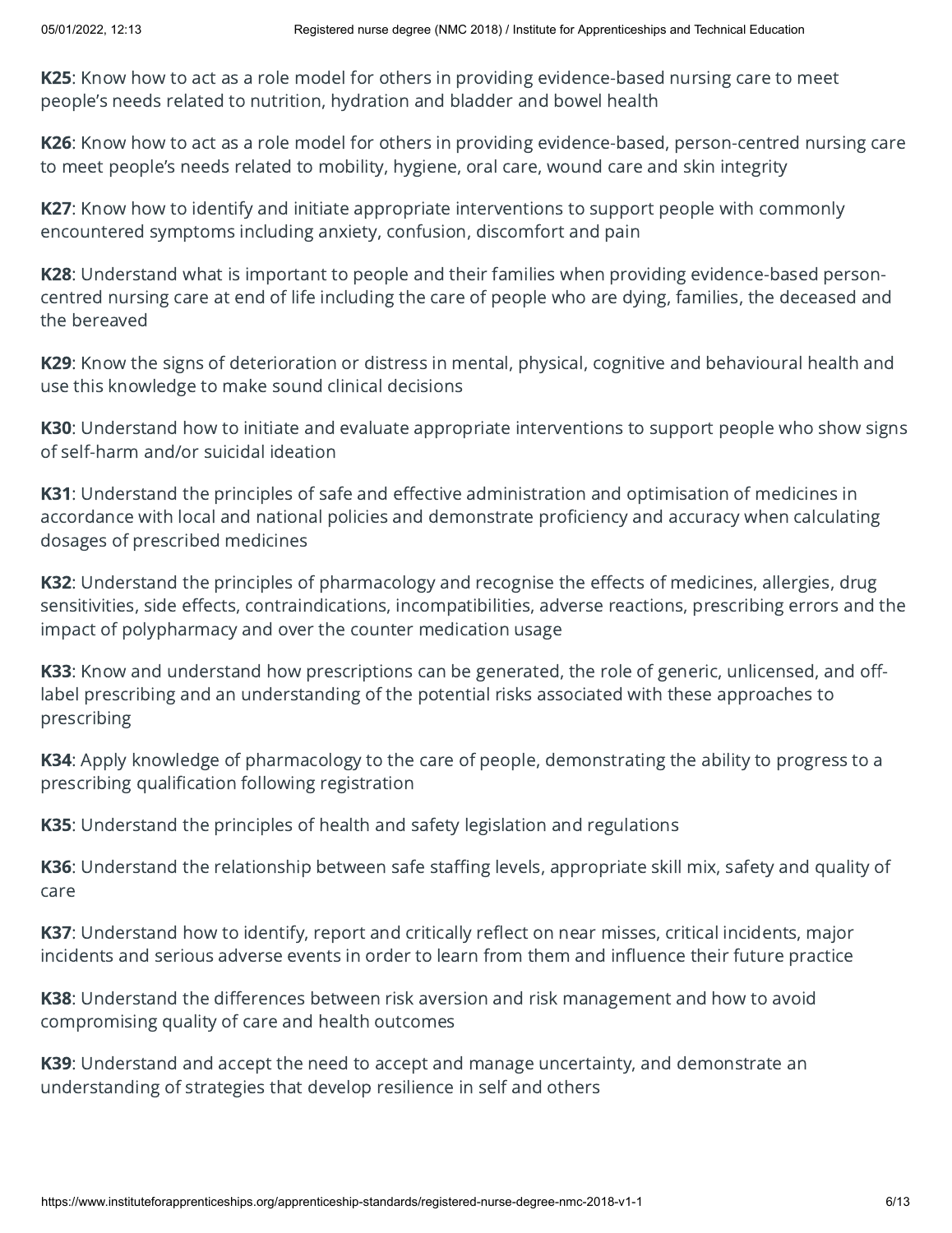K40: Understand the role of registered nurses and other health and care professionals at different levels of experience and seniority when managing and prioritising actions and care in the event of a major incident

K41: Understand the principles of quality improvement methodologies

K42: Understand how the quality and effectiveness of nursing care can be evaluated in practice, work with people, their families, carers and colleagues to develop effective improvement strategies for quality and safety

K43: Understand the principles of partnership, collaboration and interagency working across all relevant sectors

K44: Understand health legislation and current health and social care policies, and the mechanisms involved in influencing policy development and change, differentiating where appropriate between the devolved legislatures of the United Kingdom

K45: Understand the principles of health economics and their relevance to resource allocation in health and social care organisations and other agencies

K46: Understand how current health policy and future policy changes for nursing and other professions and understand the impact of policy changes on the delivery and coordination of care

K47: Understand and recognise the need to respond to the challenges of providing safe, effective and person-centred nursing care for people who have co-morbidities and complex care needs

K48: Understand the complexities of providing mental, cognitive, behavioural and physical care services across a wide range of integrated care settings

K49: Understand how to monitor and evaluate the quality of people's experience of complex care

K50: Understand the principles and processes involved in supporting people and families with a range of care needs to maintain optimal independence and avoid unnecessary interventions and disruptions to their lives

K51: Understand the principles and processes involved in planning and facilitating the safe discharge and transition of people between caseloads, settings and services

K52: Understand the processes involved in developing a basic business case for additional care funding by applying knowledge of finance, resources and safe staffing levels

K53: Understand the importance of exercising political awareness throughout their career, to maximise the influence and effect of registered nursing on quality of care, patient safety and cost effectiveness

K54: Understand the principles of effective leadership, management, group and organisational dynamics and culture and apply these to team working and decision-making

K55: Understand the principles and application of processes for performance management and how these apply to the nursing team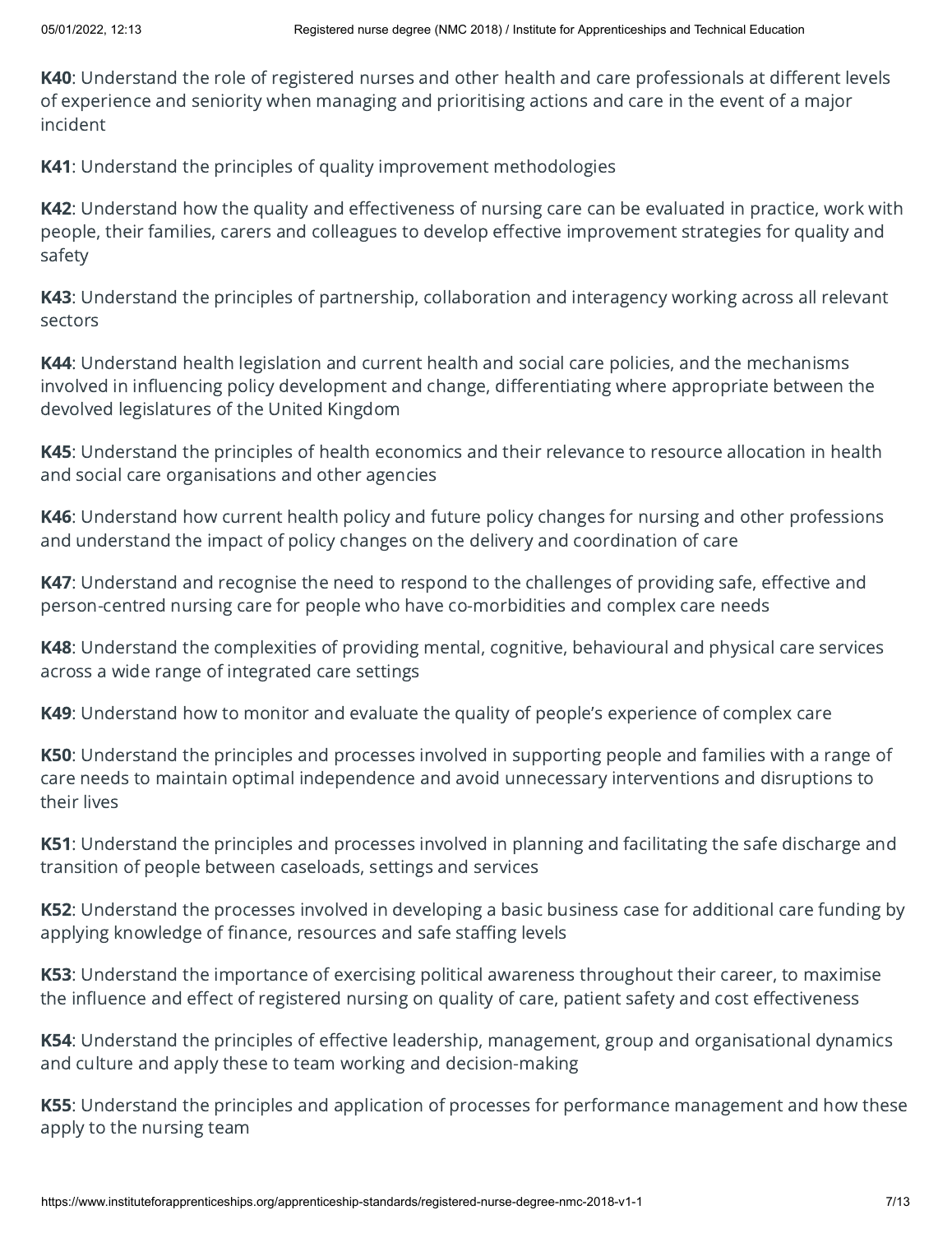K56: Understand the roles, responsibilities and scope of practice of all members of the nursing and interdisciplinary team and how to make best use of the contributions of others involved in providing care

K57: Understand and apply the principles of human factors, environmental factors and strength-based approaches when working in teams

K58: Understand the mechanisms that can be used to influence organisational change and public policy, demonstrating the development of political awareness and skills

#### Skills

S1: Act in accordance with the Code (2015): Professional standards of practice and behaviour for nurses and midwives, and fulfil all registration requirements

S2: Think critically when applying evidence and drawing on experience to make evidence informed decisions in all situations

S3: Use resilience and emotional intelligence and is capable of explaining the rationale that influences judgments and decisions in routine, complex and challenging situations

S4: Take responsibility for continuous self-reflection, seeking and responding to support and feedback to develop their professional knowledge and skills

S5: Safely demonstrate evidence-based practice in all skills and procedures required for entry to the register

S6: Acts as an ambassador, upholding the reputation of their profession and promoting public confidence in nursing, health and care services

S7: Communicate effectively using a range of skills and strategies with colleagues and people at all stages of life and with a range of mental, physical, cognitive and behavioural health challenges

S8: Support people at all stages of life who are emotionally or physically vulnerable

S9: Develop, manage and maintain appropriate relationships with people, their families, carers and colleagues

S10: Provide and promote non-discriminatory, person centred and sensitive care at all times, reflecting on people's values and beliefs, diverse backgrounds, cultural characteristics, language requirements, needs and preferences, taking account of any need for adjustments

S11: Report any situations, behaviours or errors that could result in poor care outcomes

S12: Identify and challenge discriminatory behaviour

S13: Contribute effectively and proactively in an interdisciplinary team

S14: Apply the principles of health promotion, protection and improvement and the prevention of ill health when engaging with people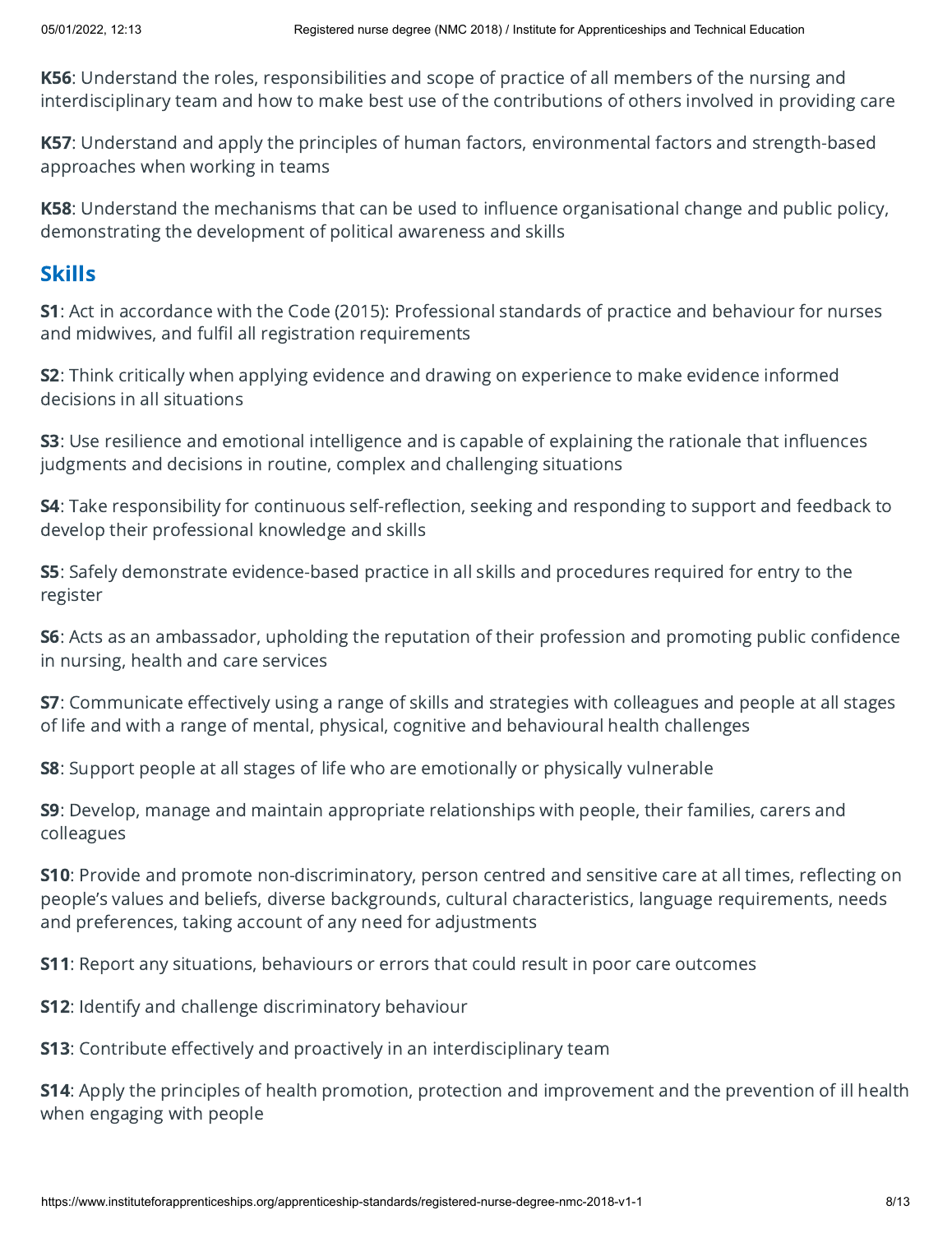S15: Use all appropriate opportunities, making reasonable adjustments when required, to discuss the impact of smoking, substance and alcohol use, sexual behaviours, diet and exercise on mental, physical and behavioural health and wellbeing, in the context of people's individual circumstances

S16: Promote and improve mental, physical, behavioural and other health related outcomes by understanding and explaining the principles, practice and evidence-base for health screening programmes

**S17**: Use up to date approaches to behaviour change to enable people to use their strengths and expertise and make informed choices when managing their own health and making lifestyle adjustments

**S18:** Use appropriate communication skills and strength based approaches to support and enable people to make informed choices about their care to manage health challenges in order to have satisfying and fulfilling lives within the limitations caused by reduced capability, ill health and disability

S19: Provide information in accessible ways to help people understand and make decisions about their health, life choices, illness and care

S20: Promote health and prevent ill health by understanding and explaining to people the principles of pathogenesis, immunology and the evidence-base for immunisation, vaccination and herd immunity

S21: Protect health through understanding and applying the principles of infection prevention and control, including communicable disease surveillance and antimicrobial stewardship and resistance

S22: Accurately process all information gathered during the assessment process to identify needs for individualised nursing care and develop person-centred evidence-based plans for nursing interventions with agreed goals

**S23**: Effectively assess a person's capacity to make decisions about their own care and to give or withhold consent

S24: Recognise and assess people at risk of harm and the situations that may put them at risk, ensuring prompt action is taken to safeguard those who are vulnerable

S25: Demonstrate the skills and abilities required to recognise and assess people who show signs of selfharm and/or suicidal ideation

S26: Undertake routine investigations, interpreting and sharing findings as appropriate

S27: Interpret results from routine investigations, taking prompt action when required by implementing appropriate interventions, requesting additional investigations or escalating to others

S28: Identify and assess the needs of people and families for care at the end of life, including requirements for palliative care and decision making related to their treatment and care preferences

S29: Work in partnership with people, families and carers to continuously monitor, evaluate and reassess the effectiveness of all agreed nursing care plans and care, sharing decision making and readjusting agreed goals, documenting progress and decisions made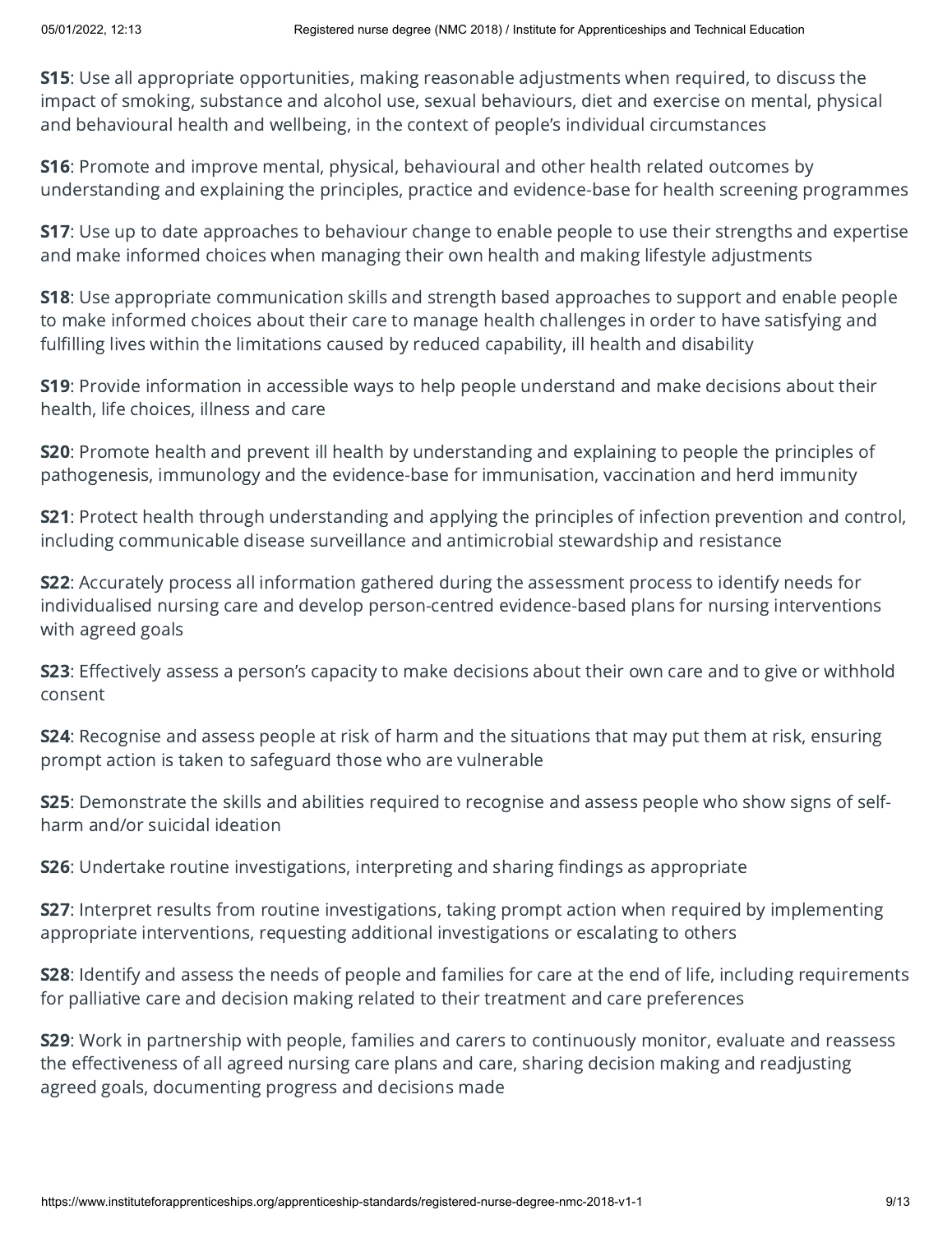S30: Support people with commonly encountered mental health, behavioural, cognitive and learning challenges, and act as a role model for others in providing high quality nursing interventions to meet people's needs

S31: Support people with commonly encountered physical health conditions, their medication usage and treatments, and act as a role model for others in providing high quality nursing interventions when meeting people's needs

S32: Act as a role model for others in providing evidence-based nursing care to meet people's needs related to nutrition, hydration and bladder and bowel health

S33: Act as a role model for others in providing evidence-based, person-centred nursing care to meet people's needs related to mobility, hygiene, oral care, wound care and skin integrity

S34: Identify and initiate appropriate interventions to support people with commonly encountered symptoms including anxiety, confusion, discomfort and pain

S35: Prioritise what is important to people and their families when providing evidence-based personcentred nursing care at end of life including the care of people who are dying, families, the deceased and the bereaved

S36: Respond proactively and promptly to signs of deterioration or distress in mental, physical, cognitive and behavioural health and use this knowledge to make sound clinical decisions

**S37:** Manage commonly encountered devices and confidently carry out related nursing procedures to meet people's needs for evidence based, person-centred care

S38: Provide first aid procedures and basic life support

S39: Demonstrate numeracy, literacy, digital and technological skills to meet the needs of people receiving nursing care to ensure safe and effective nursing practice

**S40**: Co-ordinate and undertake the processes and procedures involved in routine planning and management of safe discharge home or transfer of people between care settings

S41: Maintain safe work and care environments

S42: Comply with local and national frameworks, legislation and regulations for assessing, managing and reporting risks, ensuring the appropriate action is taken

S43: Recognise risks to public protection and quality of care, escalating concerns appropriately

S44: Accurately undertake risk assessments in a range of care settings, using a range of contemporary assessment and improvement tools

**S45:** Identify the need to make improvements and proactively respond to potential hazards that may affect the safety of people

S46: Participate in all stages of audit activity and identify appropriate quality improvement strategies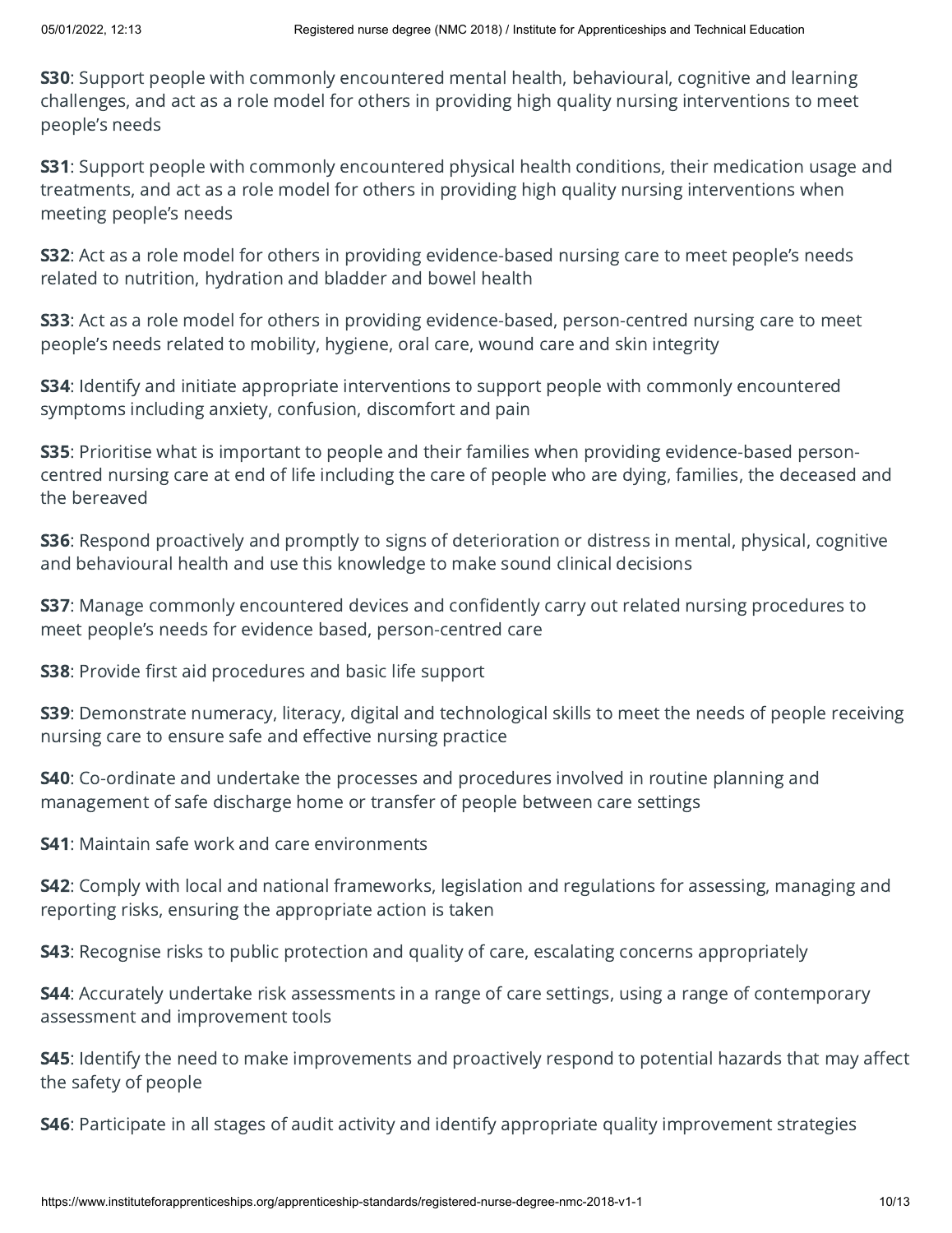S47: Use service delivery evaluation and audit findings to bring about continuous improvement

**S48:** Share feedback and learning from positive outcomes and experiences, mistakes and adverse outcomes and experiences

S49: Facilitate equitable access to healthcare for people who are vulnerable or have a disability

S50: Advocate on behalf of people who are vulnerable or have a disability when required, and make necessary reasonable adjustments to the assessment, planning and delivery of their care

S51: Identify and manage risks and take proactive measures to improve the quality of care and services when needed

S52: Safely and effectively lead and manage the nursing care of a group of people, demonstrating appropriate prioritisation, delegation and assignment of care responsibilities to others involved in providing care

S53: Guide, support and motivate individuals and interact confidently with other members of the care team

S54: Monitor and evaluate the quality of care delivered by others in the team and lay carers

S55: Support and supervise students in the delivery of nursing care, promoting reflection and providing constructive feedback, and evaluating and documenting their performance

**S56**: Challenge and provide feedback about care delivered by others in the team, and support them to identify and agree individual learning needs

S57: Contributes to supervision and team reflection activities to promote improvements in practice and services

S58: Use a range of digital technologies to access, input, share and apply information and data within teams and between agencies

#### **Behaviours**

**B1**: Treat people with dignity, respecting individual's diversity, beliefs, culture, needs, values, privacy and preferences

**B2**: Show respect and empathy for those you work with, have the courage to challenge areas of concern and work to evidence based best practice

**B3**: Be adaptable, reliable and consistent, show discretion, resilience and self-awareness and demonstrate leadership

# **Qualifications** English & Maths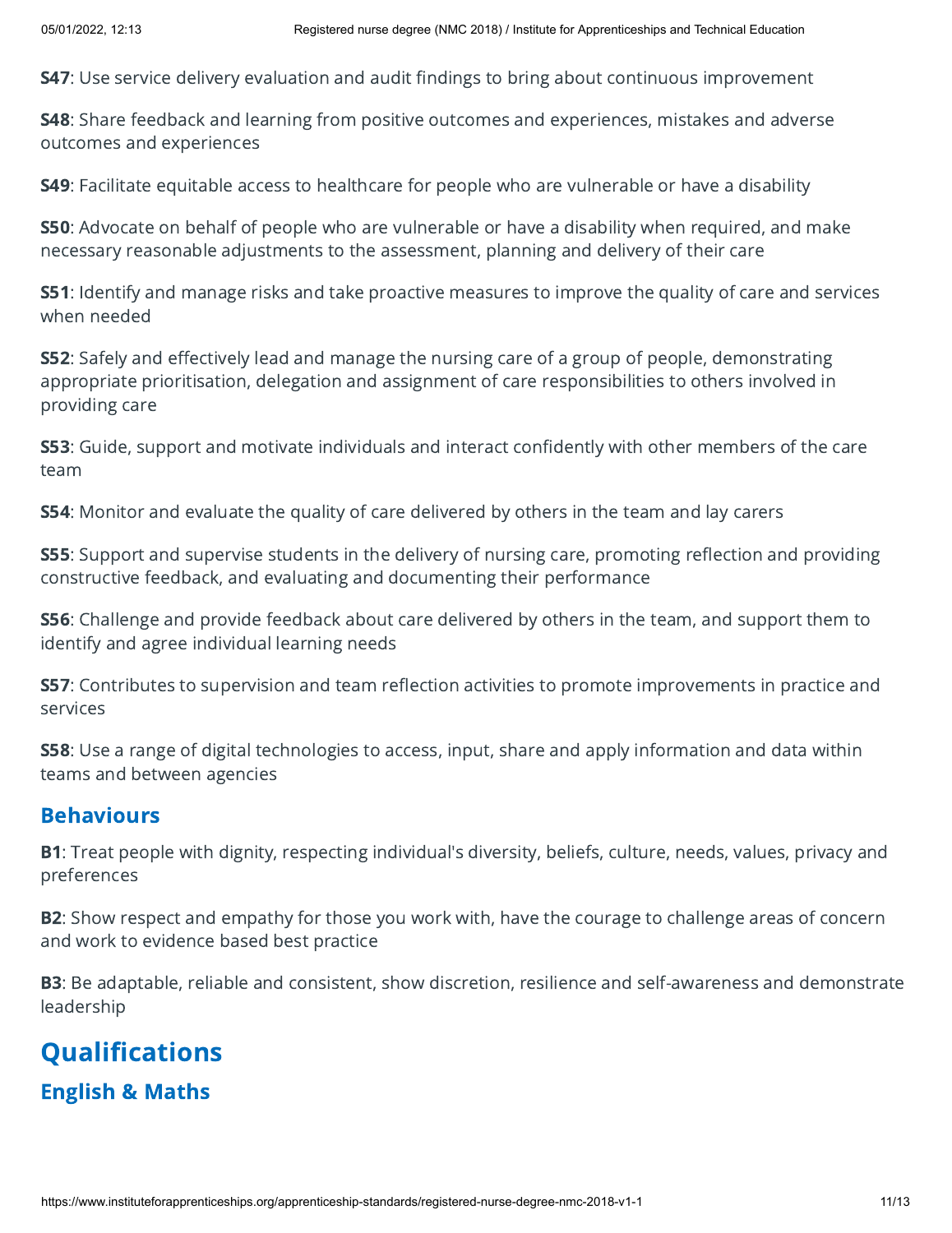Apprentices without level 2 English and maths will need to achieve this level prior to taking the End-Point Assessment. For those with an education, health and care plan or a legacy statement, the apprenticeship's English and maths minimum requirement is Entry Level 3. A British Sign Language (BSL) qualification is an alternative to the English qualification for those whose primary language is BSL.

#### Other mandatory qualifications

#### Degree in Nursing or L7 qualification approved by the NMC where the apprentice already holds a Level 6 degree

Level: 6 (integrated degree)

#### Degree in Nursing or L7 qualification approved by the NMC where the apprentice already holds a Level 6 degree

Level: 7 (integrated degree)

### Professional recognition

This standard aligns with the following professional recognition: •

• Nursing and Midwifery Council / Minimum Level 6 for 6

### Additional details

#### Regulated Standard

This is a Regulated occupation.

#### Regulator Body:

Nursing and Midwifery Council

Training provider must be approved by regulator body

#### Occupational Level:

6

#### Duration (months):

48

#### Review

This standard will be reviewed after three years.

#### Find an apprenticeship

Postcode (optional)